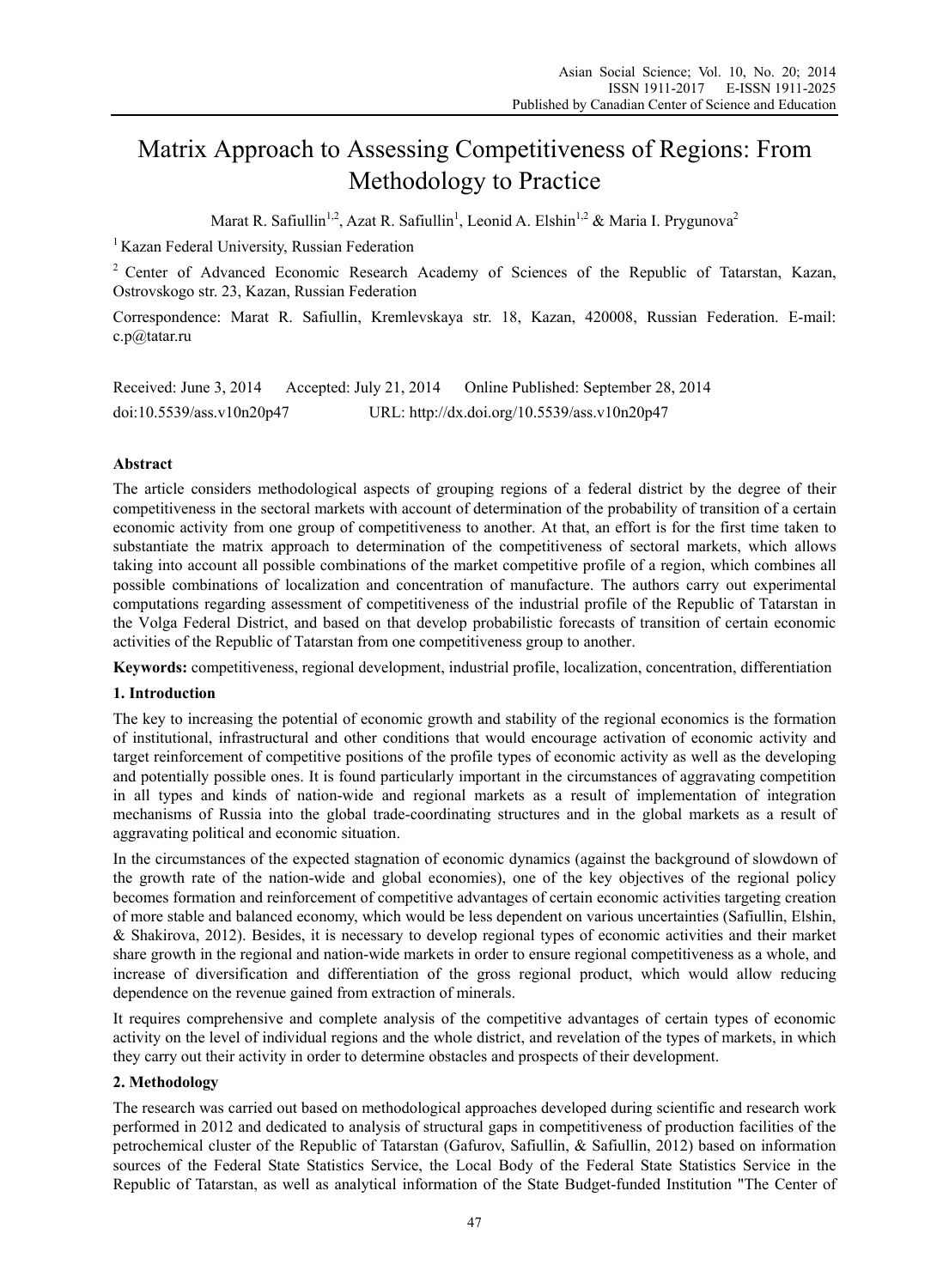Prospective Economic Research of the Academy of Sciences of the Republic of Tatarstan".

Competitiveness of enterprises engaged in a certain type of economic activity must be determined based on two-level analysis. On the first level, assessment of the competitive market profile is carried out following the results of analysis of the main parameters describing the level of specialization and concentration of market manufacturers of commodities and services (the ratios of localization and concentration). On the second level, assessment of individual indicators revealing the existing peculiarities of the production efficiency (labor and capital productivity) is carried out. Thus, the comprehensive assessment of competitiveness of market manufacturers includes determination of external and internal parameters (Figure 1).



Figure 1. Comprehensive assessment of the competitiveness of types of economic activity

At that, according to the authors' opinion, the primary objective at diagnostics of competitiveness of market productions must be assessment of external parameters describing the trends and prospects of the market conjuncture profile (the degree of specialization, localization, concentration, and differentiation of the market-integrated production facilities) (Safiullin, Elshin, & Shakirova, 2013). These factors particularly determine the prospects of regional localization and development of production facilities with account of the emerging trends in the market.

The internal parameters of market-integrated production facilities are equally important at assessment of competitiveness. Their analysis allows revealing the strong and weak sides of the production efficiency compared to the market average values and standards. This in turn considerably facilitates understanding of the development prospects of certain external economic activity with account of the trends in the regional, district-wide and nation-wide markets (Safiullin et al., 2013). At the same time, within this study, the considered stage of the analysis is not represented because of content-related and volume limits.

The basic fact is that the assessment of competitiveness of the industrial types of the economic activity of the Republic of Tatarstan is based on the principles and classification of the market-integrated profile (Table 1). The developed table containing data describing the market profile parameters was built in the form of a matrix, which allows taking into account all possible combinations of the market competitive profile of the region, which combines all possible combinations of the ratio of localization and concentration of production.

Since 1982, the Department of Justice of the USA has been using the Herfindahl-Hirschman Index (HHI)-the index of market concentration-as the main characteristic of the sectoral markets structure. This index is determined as a total of squared shares of volumes of shipped products of each entity (territory) in the sectoral market.

$$
HHI = \sum_{n=1}^{N} S_n^2 \tag{1}
$$

where  $S_n$  is the share of the n<sup>th</sup> territory's products in the total of shipped products throughout the country.

If the value of the index is within the 0...1,000 interval, the market is deemed weakly concentrated; between 1,000 and 1,800-medium concentrated; and if it exceeds 1,800-the market is highly concentrated.

During the analysis of the sectoral markets structure on the mesolevel, the index of concentration is to be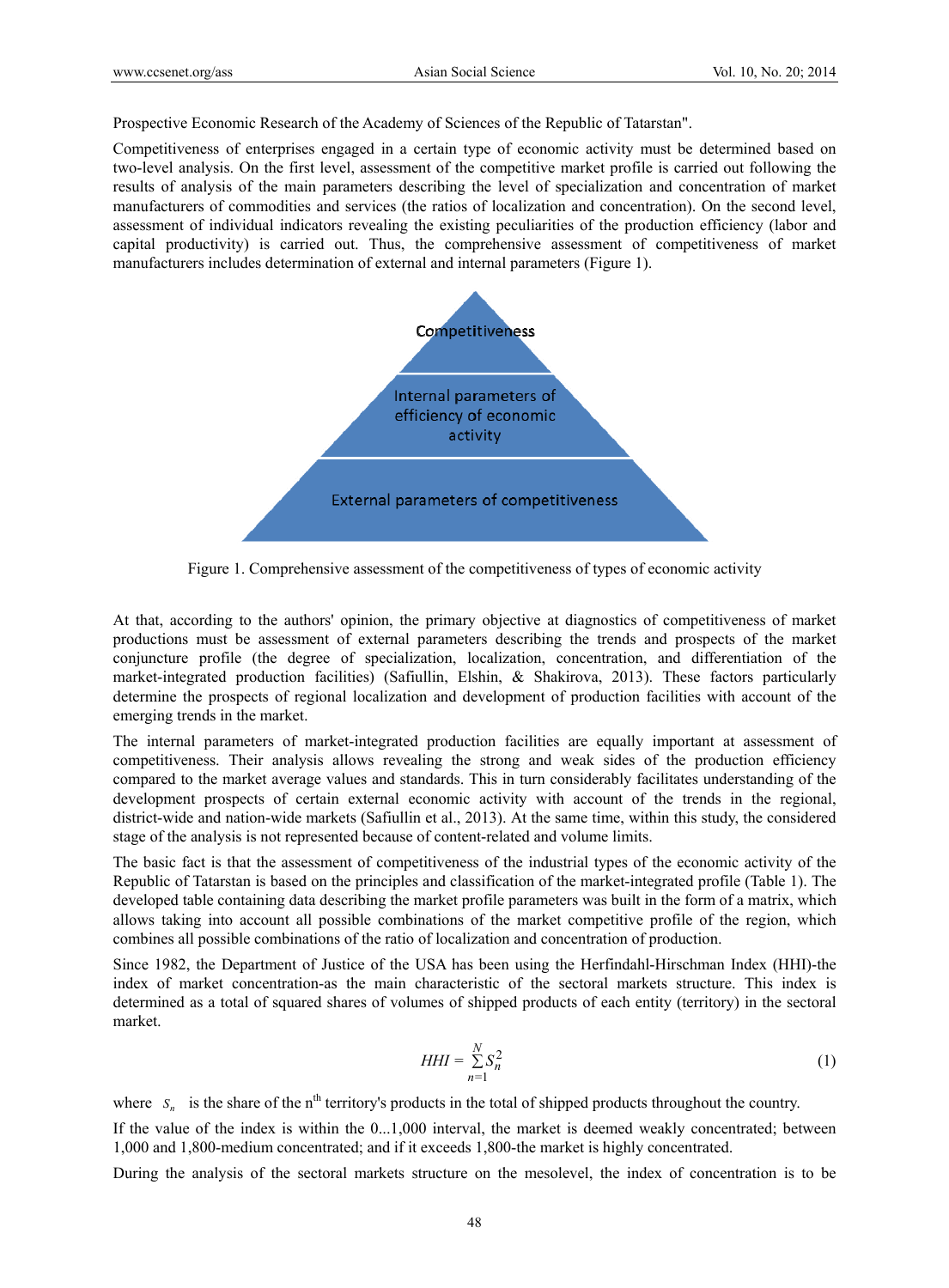supplemented with the index of localization (IL).

$$
IL = \frac{D_{jkn}}{D_{jk}}\tag{2}
$$

where  $D_{ikn}$  is the share of shipped products of j<sup>th</sup> type of economic activity either in the total amount of shipped products in the k<sup>th</sup> section of OKVED (*the All-Russian Classifier of Types of Economic Activity*) or in the whole industry product in the n<sup>th</sup> territory,  $D_{jk}$  is the share of the shipped products of j<sup>th</sup> type of economic activity either in the total amount of shipped products in the  $k<sup>th</sup>$  section of OKVED or in the whole country(district)-wide industry product.

If the estimated values of the index are more than 1, this type of economic activity is relevant to the territory and has competitive advantages or potential attractiveness for further development (if it is equal to 1, the type of economic activity only meets local demand and is oriented mainly to the internal market). If the index of localization has a value below 1, the territory is not specialized on this type of economic activity, and the internal demand is met with commodities imported from other territories.

#### **3. Results**

The results of distribution of the types of economic activities in accordance with the qualification attributes represented in Table 1 are provided below in the bubble chart (Figure 2) as exemplified by the types of economic activities related to the chemical and related to it sectors of industry of the Republic of Tatarstan (the X-axis is the index of localization (IL), the Y-axis is the market concentration index (**HHI**)).

| Market<br>type<br>group<br>number | Market profile<br>parameters                                                                                                                                                                                                                                                                  | Competiti<br>on degree<br>the<br>in<br>market | Market type                                                                                                   | Degree of<br>the region's<br>competitive<br>ness | Market<br>characteristic                                                             | Probability<br>of<br>losing the market<br>due<br>share<br>to<br>worsening<br>of<br>competitive<br>advantages | Degree<br>of<br>substitution<br>with<br>imports<br>in<br>the internal<br>market |
|-----------------------------------|-----------------------------------------------------------------------------------------------------------------------------------------------------------------------------------------------------------------------------------------------------------------------------------------------|-----------------------------------------------|---------------------------------------------------------------------------------------------------------------|--------------------------------------------------|--------------------------------------------------------------------------------------|--------------------------------------------------------------------------------------------------------------|---------------------------------------------------------------------------------|
| I.                                | HHI<1,000,<br>$0<$ IL $<$ 1                                                                                                                                                                                                                                                                   | High                                          | Free<br>competition<br>market                                                                                 | Low                                              | Multiple<br>manufacturers,<br>low degree of<br>the<br>region<br>specialization.      | High                                                                                                         | High                                                                            |
| II.                               | HHI <sub>1,000</sub><br>II > 1                                                                                                                                                                                                                                                                | Increased                                     | Monopolistic<br>competition<br>market                                                                         | Medium<br>high                                   | Multiple<br>manufacturers,<br>high degree of<br>region<br>the<br>specialization.     | Moderate                                                                                                     | Medium<br>low                                                                   |
| III.                              | $1,000 \leq H \leq 1,$<br>800, 0 <il<1< td=""><td>Above<br/>average</td><td>Oligopolistic<br/>competition<br/>market</td><td><b>Below</b><br/>average</td><td>Concentration<br/>degree:<br/>medium/low<br/>degree of the<br/>region<br/>specialization</td><td>High</td><td>High</td></il<1<> | Above<br>average                              | Oligopolistic<br>competition<br>market                                                                        | <b>Below</b><br>average                          | Concentration<br>degree:<br>medium/low<br>degree of the<br>region<br>specialization  | High                                                                                                         | High                                                                            |
| IV.                               | $1,000$ $\leq$ HHI $\leq$ 1,<br>800, IL>1                                                                                                                                                                                                                                                     | medium                                        | Oligopolistic<br>competition<br>with<br>market<br>tending<br>to<br>change for a<br>pure<br>monopoly<br>market | Medium                                           | Concentration<br>degree:<br>medium/high<br>degree of the<br>region<br>specialization | Low                                                                                                          | Low                                                                             |

Table 1. Classification and characteristics of the regional competitive profile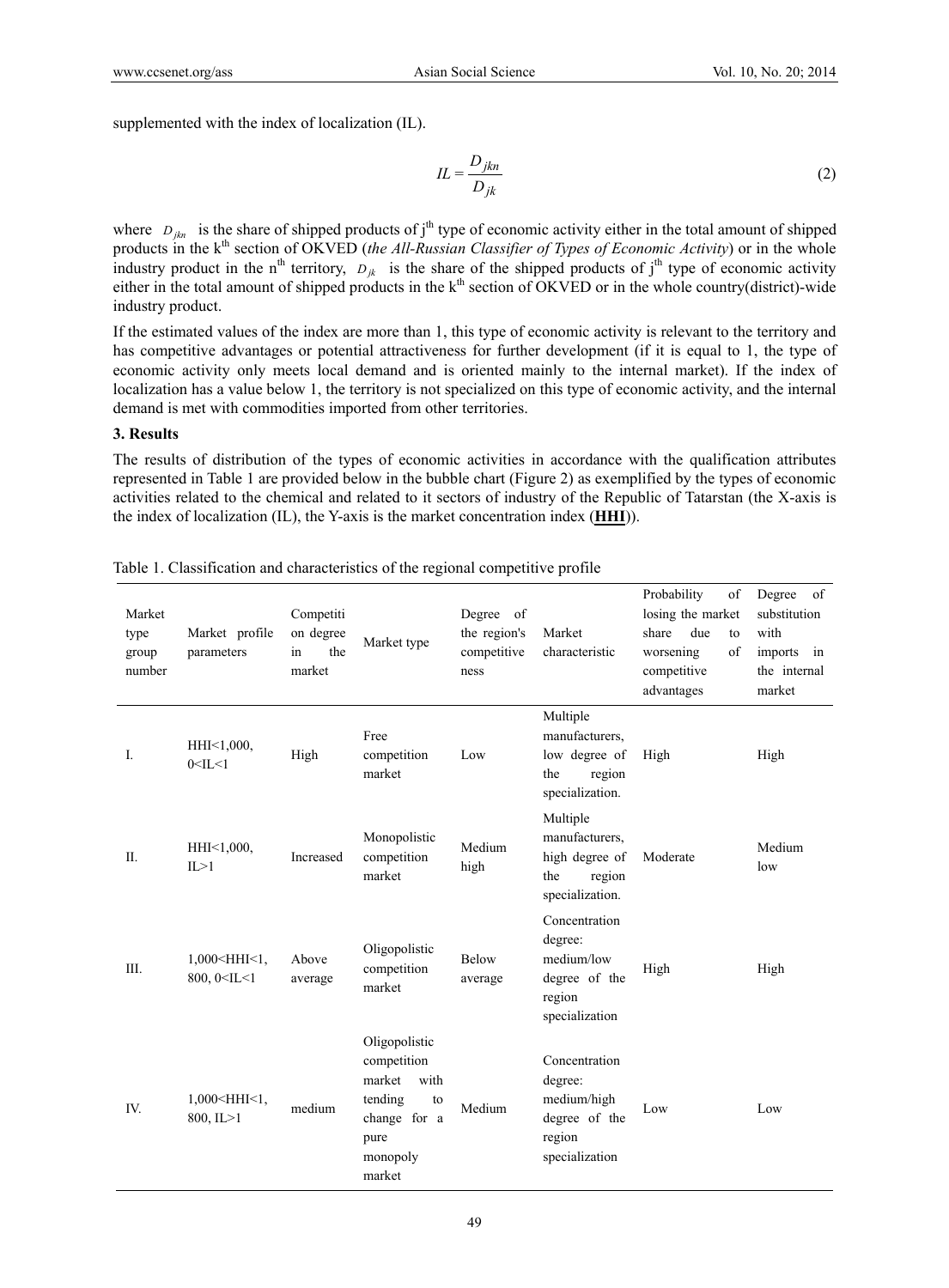l,

| Market<br>type<br>group<br>number | Market profile<br>parameters                                             | Competiti<br>on degree<br>in<br>the<br>market           | Market type                                                           | Degree of<br>the region's<br>competitive<br>ness | Market<br>characteristic                                                                    | Probability<br>of<br>losing the market<br>due<br>share<br>to<br>worsening<br>of<br>competitive<br>advantages | Degree<br>of<br>substitution<br>with<br>imports<br>in<br>the internal<br>market |
|-----------------------------------|--------------------------------------------------------------------------|---------------------------------------------------------|-----------------------------------------------------------------------|--------------------------------------------------|---------------------------------------------------------------------------------------------|--------------------------------------------------------------------------------------------------------------|---------------------------------------------------------------------------------|
| V.                                | 1,800 <hhi<10<br><math>,000,0&lt;</math>IL<math>&lt;</math>1</hhi<10<br> | Medium<br>low                                           | Oligopolistic<br>competition<br>market                                | Medium<br>high                                   | Lack<br>of<br>manufacturers<br>The degree of<br>region's<br>the<br>specialization<br>is low | High                                                                                                         | Medium<br>high                                                                  |
| VI.                               | 1,800 <hhi<10<br><math>,000</math>, IL<math>&gt;1</math></hhi<10<br>     | Low                                                     | Pure<br>monopoly<br>market/oligop<br>olistic<br>competition<br>market | High                                             | Lack<br>of<br>manufacturers,<br>high degree of<br>region<br>the<br>specialization           | Low                                                                                                          | Low                                                                             |
| VII.                              | HHI=10,000,<br>IL > 1                                                    | $\rm No$<br>competiti<br>on                             | Pure<br>monopoly<br>market                                            | Maximum                                          | Single<br>manufacturer                                                                      | <b>Ultimately</b> low                                                                                        | Ultimately<br>low                                                               |
| VIII.                             | HHI>1,800,<br>$IL=0$                                                     | Absence<br>of<br>own<br>productio<br>n in the<br>region | Pure<br>monopoly<br>market                                            |                                                  | The<br>only<br>manufacturer<br>in the market                                                |                                                                                                              |                                                                                 |
|                                   |                                                                          | 12000,00                                                |                                                                       |                                                  |                                                                                             |                                                                                                              |                                                                                 |
|                                   |                                                                          | 10000,00<br>8000,00                                     | Ł                                                                     |                                                  |                                                                                             |                                                                                                              |                                                                                 |
|                                   |                                                                          | 토 6000,00                                               |                                                                       | $\overline{2}$                                   | 8                                                                                           |                                                                                                              |                                                                                 |



Figure 2. The degree of competition of certain types of economic activities related to the chemical and related to it sectors of industry of the Republic of Tatarstan in the Volga Federal District, as of 2012

1. Manufacture of gas carbon, 2. Manufacture of soap and detergents, 3. Manufacture of petroleum products, 4. Manufacture of plastics and synthetic resin in primary forms, 5. Manufacture of plastic products, 6. Manufacture of other non-metallic mineral products, 7. Manufacture of rubber tires and tubes, 8. Manufacture of synthetic rubber, 9. Manufacture of fertilizers and nitrogen compounds, 10. Manufacture of pharmaceutical products.

## **4. Discussion**

Based on the performed analysis of competitive market profiles of industrial types of economic activity of the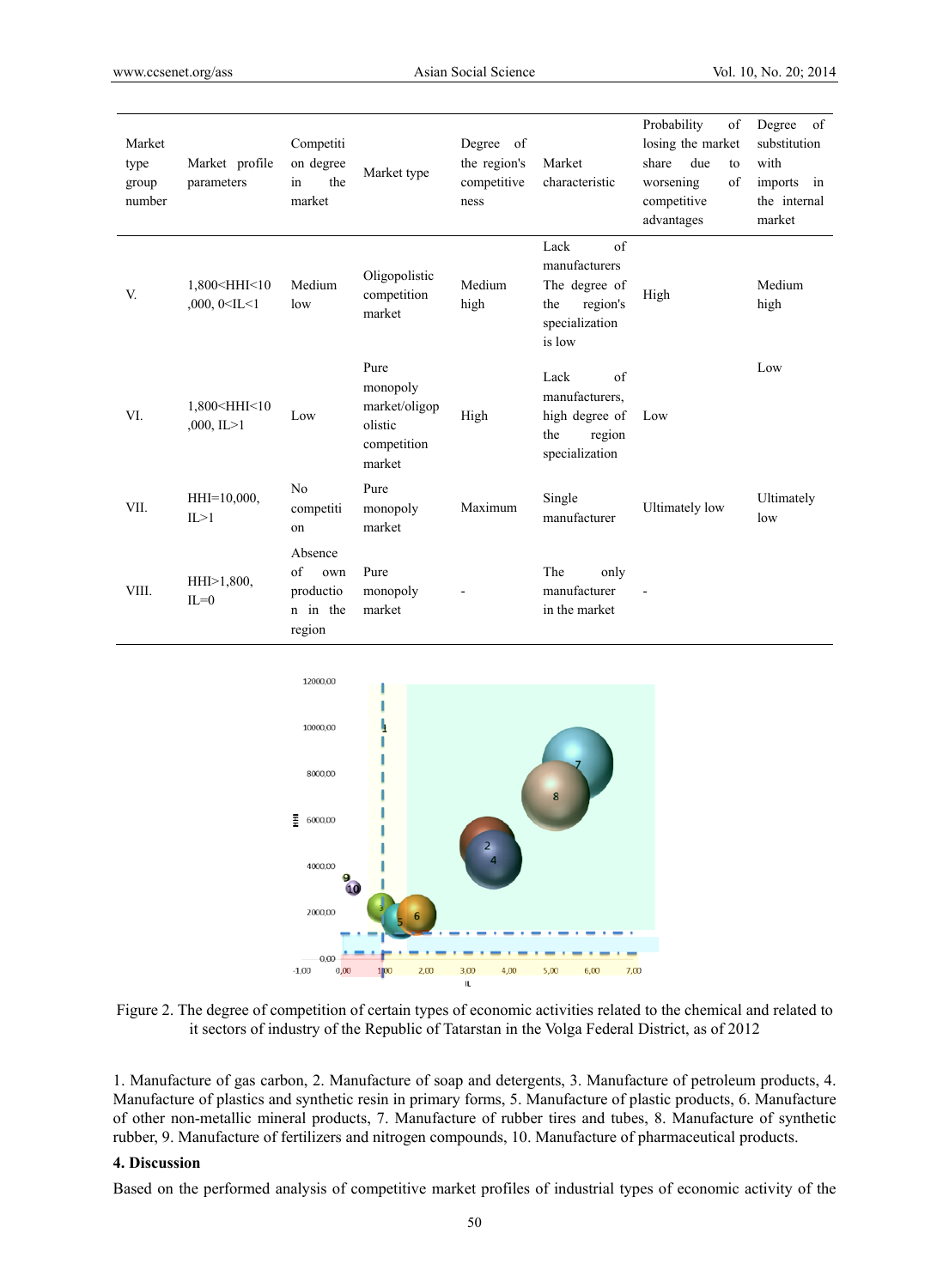Republic of Tatarstan, they were categorized based on the probability of their development prospects with account of specific parameters of their market surrounding and trends of the competition development in the respective segments of the industrial manufacture of the Volga Federal District.

I. Types of economic activity of industrial profile of the Republic of Tatarstan described with low degree of competitiveness in the Volga Federal District, with a high probability of losing the market share due to weakening competitive advantages (HHI $\leq$ 1,000,0 $\leq$ IL $\leq$ 1; low degree of specialization in the highly competitive market), as:

1) Ready groceries; alcohol and alcohol-free beverages and vinegar; tobacco and substitutes:

-manufacture of mineral water;

-manufacture of meat and meat products.

2) Machines, equipment and mechanisms; electric technical equipment; their parts; sound-recording and sound-reproducing devices, devices for recording and reproducing television images and sound, their parts and accessories:

-manufacture of devices and tools for measuring, verifying, testing, navigating, controlling and for other purposes.

II. The types of economic activity of the Republic of Tatarstan carried out in the market of monopolistic competition in the Volga Federal District, which have medium high competitive advantages determined by the considerable degree of localization (specialization) (HHI<1,000, IL>1; High degree of specialization in the highly competitive market).

There are no types of economic activity in the Republic of Tatarstan that would relate to this type of a market. At the same time, the type of economic activity "Manufacture of devices and tools for measuring, verifying, testing, navigating, controlling and for other purposes" is described with high degree of probability of transition from the first group to the second, provided the localization index increases from 0.78 to 1. Thus, the considered type of economic activity despite unstable competitive positions in the Volga Federal District has good chances to proceed to a higher level of competitiveness in case of relatively insignificant stimulation of volumes of economic activity.

III. The types of economic activity of the Republic of Tatarstan being present in the market of oligopolistic competition described by low degree of localization (specialization) in the Volga Federal District. Manufactures included in this group have relatively low competitive positions and are described with rather high probability of their worsening. At the same time, the types of economic activity included in this group have high potential and need intensification of certain measures targeting increase in the market shares in order to reinforce their competitiveness  $(1,000 \le HHI \le 1,800, 0 \le IL \le 1$ ; low degree of localization (specialization) of manufacture in a medium concentrated market), as:

1) Textile materials and textile products:

-manufacture of outwear;

-manufacture of clothes made of textile materials and clothing accessories;

2) Ready groceries; alcohol and alcohol-free beverages and vinegar; tobacco and substitutes:

-manufacture of flour from grain and vegetable crops and ready flour mixtures and dough for baking;

-manufacture of beer;

-manufacture of products from meat and poultry;

-manufacture of flour and grit products;

-manufacture of ready and preserved products from meat, poultry, meat by-products and blood of animals.

3) Machines, equipment and mechanisms; electric technical equipment; their parts; sound-recording and sound-reproducing devices, devices for recording and reproducing television images and sound, their parts and accessories:

-manufacture of railway rolling stock (locomotives, motorized tram wagons and other rolling stock);

-manufacture of electric machines and electric equipment;

-manufacture of electric motors, generators and power converters.

IV. The types of economic activity of the Republic of Tatarstan carried out in the market of oligopolistic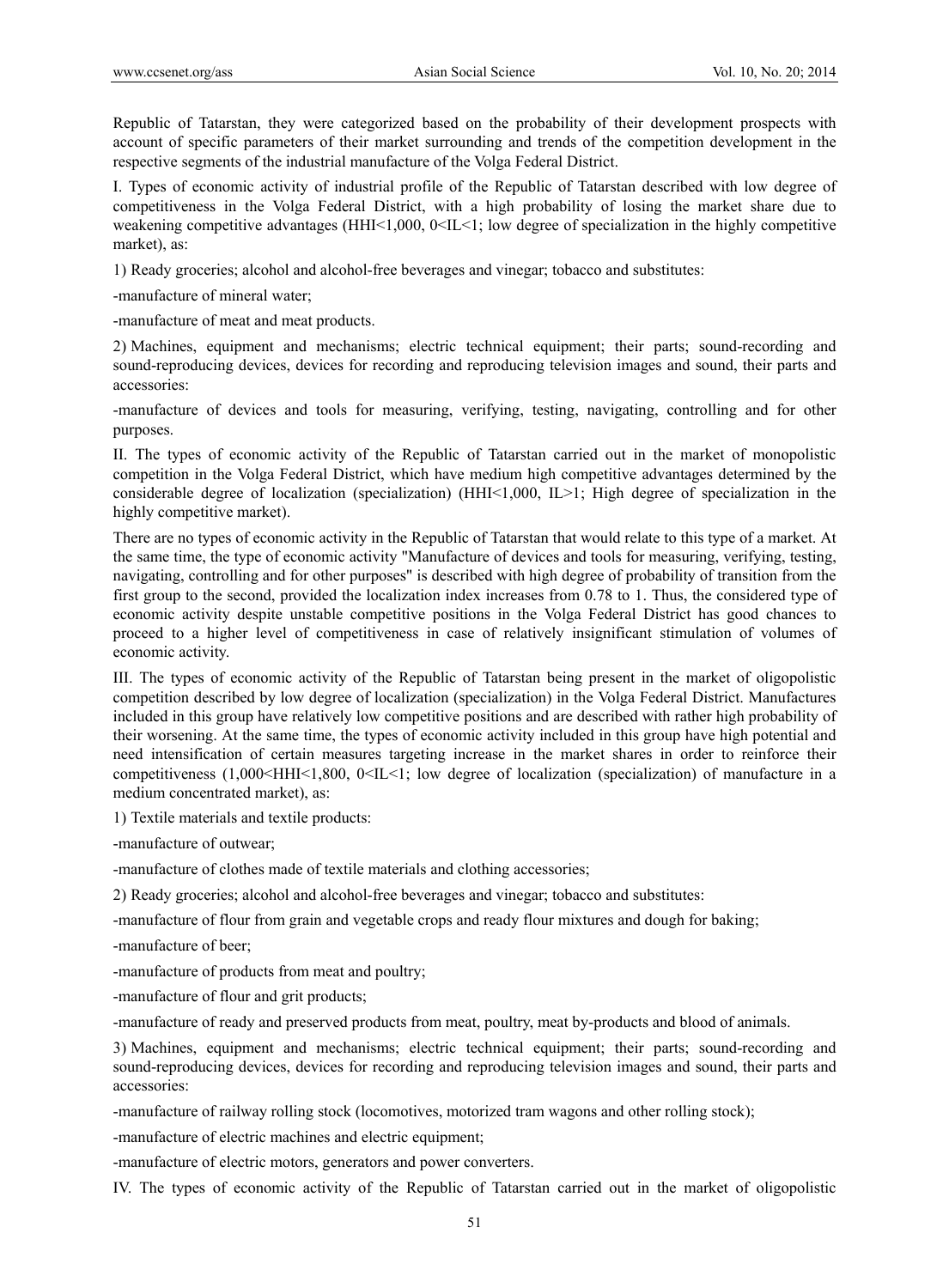competition, which have high competitive potential with account of the high degree of manufacture localization. Enterprises operating in this market type are described with stable position in the market and low probability of losing the market share due to weakening competitive advantages.  $(1,000<$ HHI $< 1,800$ , IL $> 1$ ; high degree of specialization in a highly competitive market), as:

1) Products of chemical and related to it sectors of industry:

-manufacture of plastic articles.

2) Ready groceries; alcohol and alcohol-free beverages and vinegar; tobacco and substitutes:

-manufacture of dairy products;

-manufacture of dry bread and flour products and flour confectionery goods with extended storage period;

-manufacture of whole-milk products;

V. Types of economic activity of the Republic of Tatarstan operating in a highly concentrated market, which predetermines their oligopolistic orientation with elements of monopolistic competition. At the same time, the types of economic activity included in this group are described with poor localization, which determines their vulnerability in the "competition area". The types of manufactures considered by us need reinforcement of competitive positions through increasing their market share. Otherwise, the probability of losing the market share becomes threatening  $(1,800 \leq HH1 \leq 10,000, 0 \leq IL \leq 1$ ; low level of localization (specialization) in a highly concentrated market), as:

1) Products of chemical and related to it sectors of industry:

-manufacture of petrochemicals;

-manufacture of fertilizers and nitrogen compounds;

-manufacture of pharmaceutical products;

2) Textile materials and textile products:

-manufacture of ready textile articles, except for clothes;

-manufacture of leather clothes;

-manufacture of clothes, accessories and other products from fur, except for headwear;

-manufacture of workwear;

-leather tannage and finishing.

3) Ready groceries; alcohol and alcohol-free beverages and vinegar; tobacco and substitutes:

-manufacture of alcohol-free beverages, except for mineral water;

-manufacture of mineral water and other alcohol-free beverages;

-manufacture of milk, cream, and other dairy products in solid states.

4) Machines, equipment and mechanisms; electric technical equipment; their parts; sound-recording and sound-reproducing devices, devices for recording and reproducing television images and sound, their parts and accessories:

-manufacture of passenger vehicles;

-manufacture of vehicle bodies; manufacture of trailers, semi-trailers and containers designed for transportation by one or several types of transport;

-manufacture of home non-electric appliances;

-manufacture of home electric appliances;

-manufacture of machines used in crop husbandry;

-manufacture of equipment, which has not been included in other groups, dedicated for processing substances using processes that involve environment temperature change.

-manufacture of office equipment and computers;

-manufacture of industrial refrigerating and ventilating machinery;

-manufacture of parts and accessories of vehicles and their engines;

-manufacture of electrical and radioelements, electrical vacuum devices, television and radio transmission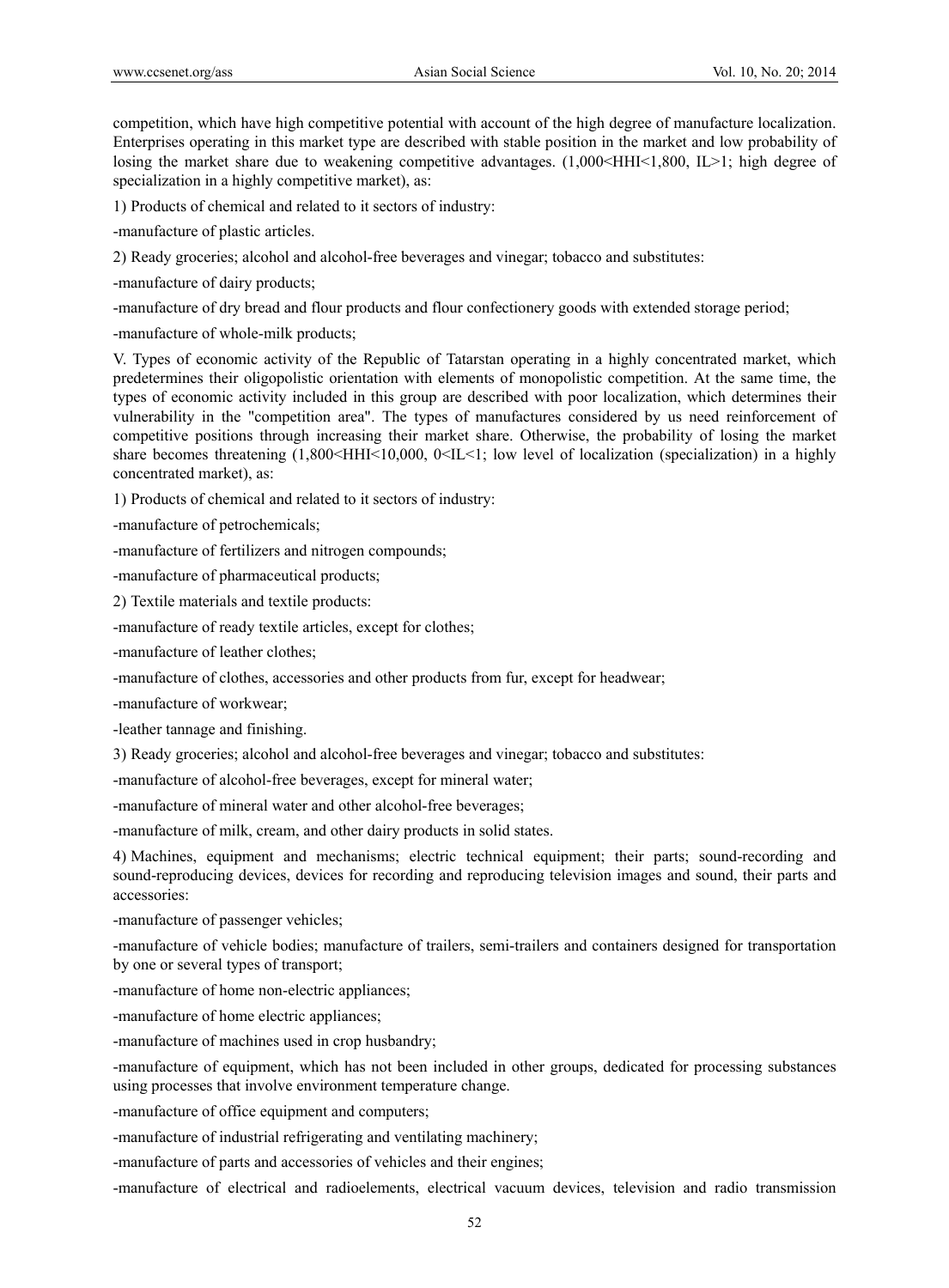equipment, and electrical communication equipment;

-manufacture of electronic components, equipment for radio, television, and communication.

VI. Types of economic activity of the Republic of Tatarstan, the competitiveness of which is on a high level. Manufactures that create this group have high degree of localization in the market with a very limited number of participants. This format predetermines the prevailing form of economic activity in the district.  $(1,800\leq HHI\leq10,000, IL>1; high degree of localization (specialization) in a highly competitive market), as:$ 

1) Mineral products:

-crude oil extraction.

2) Products of chemical and related to it sectors of industry:

-manufacture of soap and cleaning agents;

-manufacture of plastics and synthetic resins in primary forms;

-manufacture of other non-metallic mineral products;

-manufacture of rubber tires, treads, and inner tubes;

-manufacture of synthetic rubber.

3) Textile materials and textile products:

-manufacture of footwear;

-manufacture of knitwear.

4) Ready groceries; alcohol and alcohol-free beverages and vinegar; tobacco and substitutes:

-manufacture of butter;

-manufacture of grains, coarse flour, granules and other products from grain crops;

-manufacture of ice cream;

-manufacture of meat;

-manufacture of meat and edible by-products of poultry and rabbits;

-manufacture of poultry and rabbit meat;

-manufacture of vegetable and animal oils and fats, except for margarine products;

-manufacture of cheese;

-manufacture of sugar;

5) Machines, equipment and mechanisms; electric technical equipment; their parts; sound-recording and sound-reproducing devices, devices for recording and reproducing television images and sound, their parts and accessories:

-manufacture of tractors for agriculture;

-manufacture of commercial vehicles;

-manufacture of air and vacuum pumps; manufacture of air and gas compressors;

-manufacture of internal combustion engines for vehicles;

-manufacture of engines and turbines, except for aircraft, vehicle, and motorcycle engines;

-manufacture of flying machines;

-manufacture of machines and equipment for agriculture and forestry;

-manufacture of optical devices, photo and cine equipment;

-manufacture of technological process control and regulation devices;

-manufacture of clocks and other horological instruments.

VII. Type of economic activity of the Republic of Tatarstan operating in the purely monopolistic market. Manufactures creating this group have ultimate competitiveness due to absence of other market players  $(HHI=10,000, IL>1)$ , as:

1) Textile materials and textile products: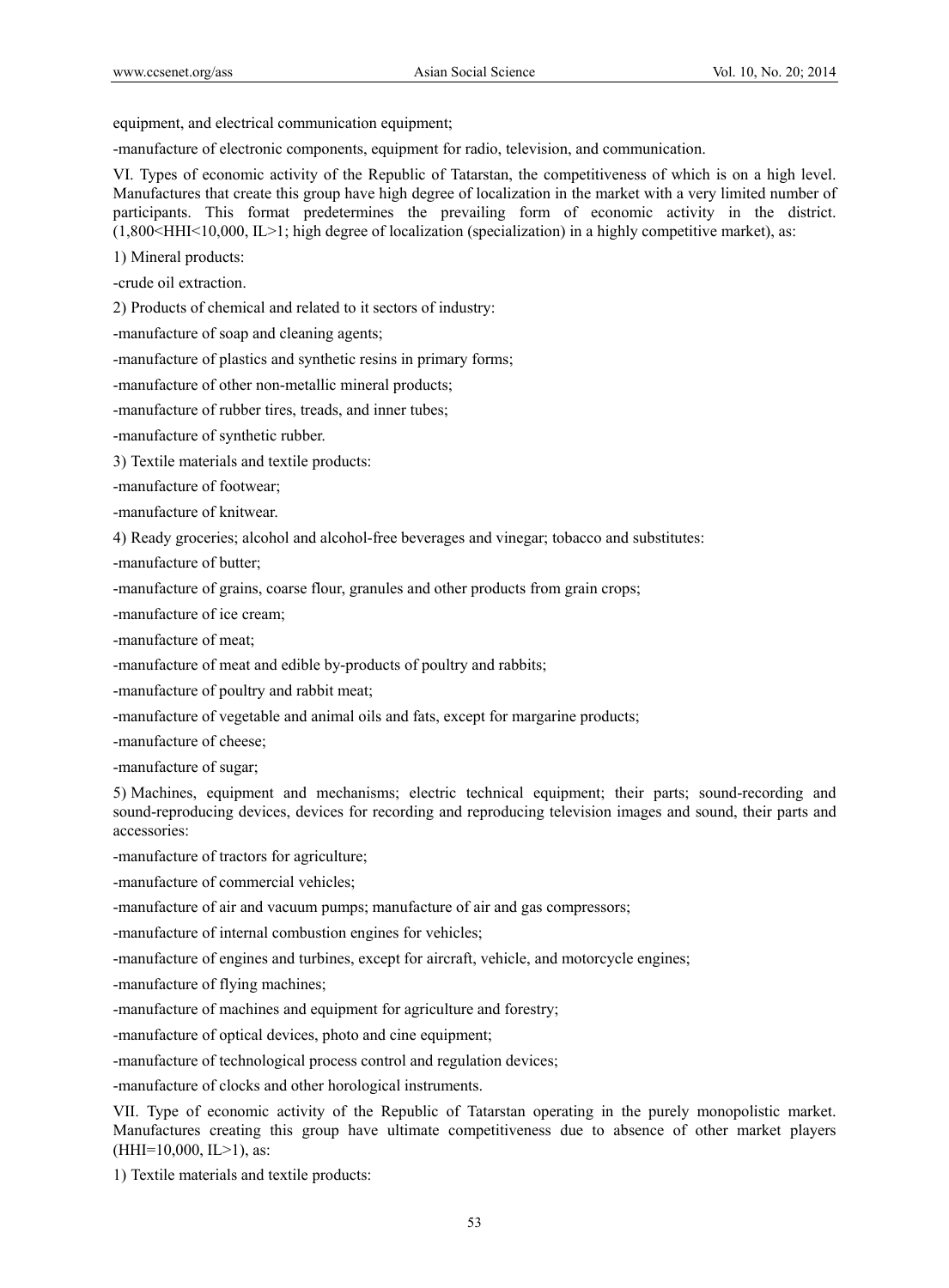-manufacture of clothes from felt, non-fabric materials, textile materials with steeping or coating.

2) Ready groceries; alcohol and alcohol-free beverages and vinegar; tobacco and substitutes:

-manufacture of starch and starch products; manufacture of sugars and sugar syrups, which are not included in other groups;

-manufacture of malt;

VIII. Types of economic activity not represented in the market of the Republic of Tatarstan. Entrance in the market is hindered by the high degree of concentration of manufacture in the Volga Federal District, which determines the scale effect and, accordingly, forms competitive barriers in the form of resource restrictions.  $(HHI>1,800, IL=0)$ , as:

1) Mineral products:

-manufacture of charred coal;

2) Textile materials and textile products:

-manufacture of underwear;

-manufacture of jersey fabric.

-manufacture of curtain lace, lacework, narrow fabrics, needlework;

-manufacture of cotton fabric;

-manufacture of silk fabric;

-manufacture of woolen fabric of fiber of carded filature.

3) Ready groceries; alcohol and alcohol-free beverages and vinegar; tobacco and substitutes:

-processing and preservation of vegetables;

-processing and preservation of fruits and nuts;

-manufacture of grape wines;

-manufacture of cocoa, chocolate and sugary confectionary products;

-manufacture of macaroni products;

-manufacture of margarine;

-manufacture of margarine products;

-manufacture of meat and food by-products of cattle, swine, sheep, goats, horses;

-manufacture of vegetable refined oils and fats;

-manufacture of vegetable juices and extracts, peptic substances, vegetable clues and thickeners;

-manufacture of refined oils and fats;

-manufacture of condensed dairy products and dairy products not included in other groups;

-manufacture of curd and creamed curd products;

-manufacture of tobacco products.

4) Machines, equipment and mechanisms; electric technical equipment; their parts; sound-recording and sound-reproducing devices, devices for recording and reproducing television images and sound, their parts and accessories:

-manufacture of buses and trolleybuses;

-manufacture of motorcycles and bicycles;

-manufacture of equipment for receipt, recording and reproducing sound and image;

-manufacture of fans;

-manufacture of hydraulic and pneumatic power units and engines;

-manufacture of wood-processing equipment;

-manufacture of sound-recording and sound-reproducing equipment and equipment for recording and reproducing images;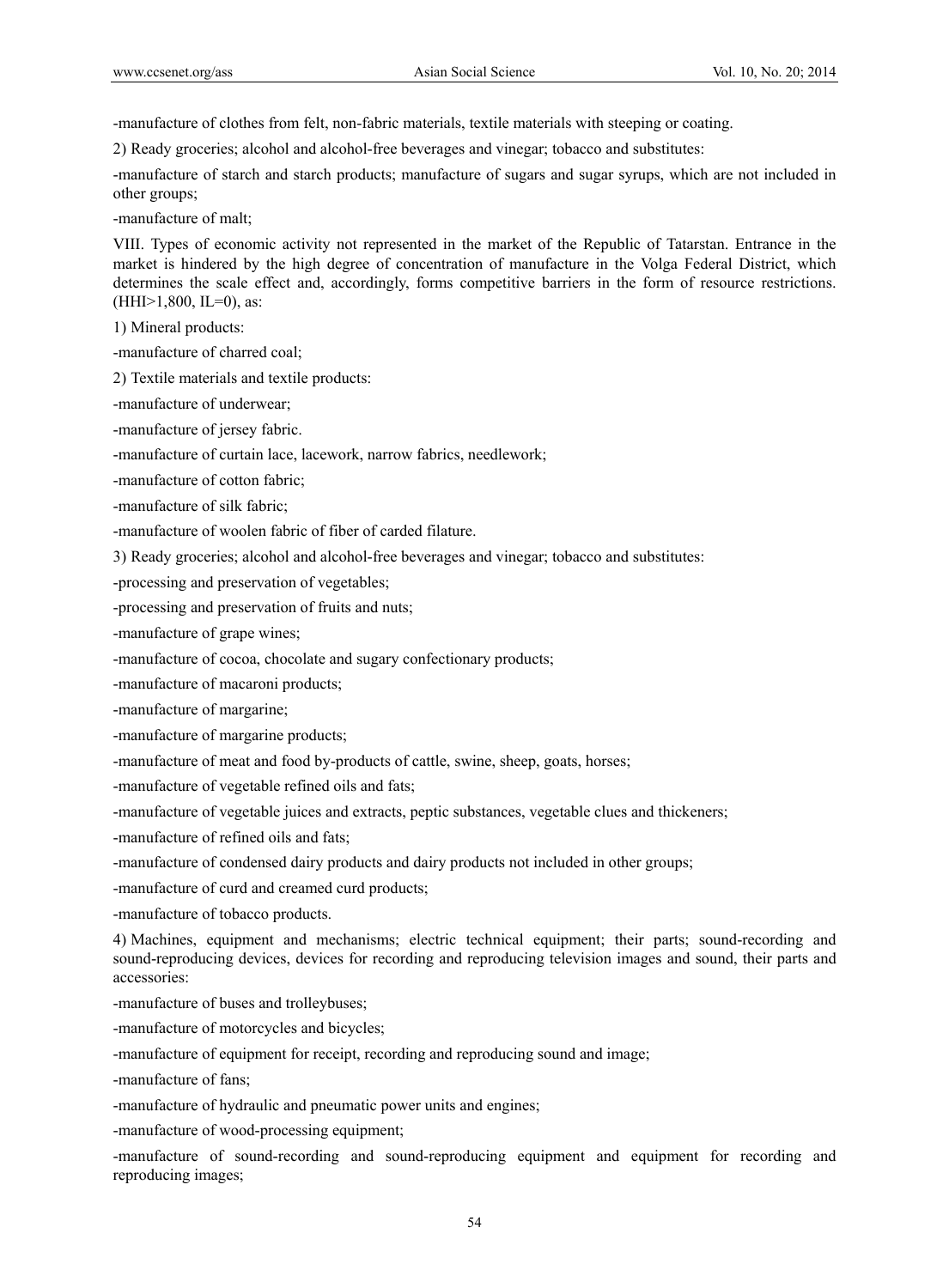-manufacture of cranes, except for construction cranes;

-manufacture of machines for cattle breeding;

-manufacture of machines and equipment for extraction of minerals and construction;

-manufacture of machines and equipment for production of paper and cardboard;

-manufacture of machines and equipment for production of groceries, including beverages, and tobacco products;

-manufacture of machines and equipment for production of textile, sewn, fur, and leather products;

-manufacture of machines and equipment for metallurgy;

-manufacture of metal-cutting machine-tools;

-manufacture of equipment for soldering, welding and cutting, machines and devices for surface heat treatment and hot spraying;

-manufacture of equipment for preparation of textile fibers, filature, contexture, and knitting of textile products;

-manufacture of stream-flow transport equipment;

-manufacture of parts of railway locomotives, tram and other motorized wagons and rolling stock; manufacture of railway equipment and devices for railways, street railway, and other ways;

-manufacture of electronic computing devices and other equipment for information processing;

-manufacture of electrical equipment for engines and vehicles.

#### **5. Summary**

Based on the performed analysis of the competitiveness of the industrial profile of the Republic of Tatarstan in the Volga Federal District, we can form basic recommendations targeting formation of a system of measures of government control of development of industrial markets in the Republic of Tatarstan. Among the total of industrial types of economic activity represented by the Republic of Tatarstan in the Volga Federal District, such types of economic activity as manufacture of mineral water, manufacture of meat and meat products, manufacture of devices and tools for measuring, verifying, testing, navigating, controlling and for other purposes are in the least stable position in terms of current indicators of competitiveness.

Beside the specified types of economic activity in the structure of the industrial profile of the Republic of Tatarstan, there are manufactures, which have vulnerable positions in the "competition area" of the Volga Federal District (with account of different ratio of the market concentration and manufacture localization indexes). In this view, it is necessary to encourage reinforcement and increase of the potential of the types of economic activity under consideration by way of adoption of special dedicated measures based on increasing costs for implementation of active programs of supporting manufactures, which have low or insignificant (moderate) degree of competitiveness.

#### **6. Credits**

The work was carried out at the expense of the grant assigned to the Kazan Federal University for fulfillment of the government order in the sphere of scientific activity.

## **References**

- Abdullina, S. N. (2000). The Philosophy of Integration Processes in Economics, Science and Practice. In S. N. Abdullina (Ed.), *The Socio-Economic Problems of Formation and Development of Market Economy* (pp. 155-157). Kazan.
- Age shall weary them. The productivity challenge of the rich world's demography. (2013, May 17). *The Economist, 11*. Retrieved June 3, 2014, from http://www.economist.com/news/finance-and-economics/ 21577414-productivity-challenge-rich-worlds-demography-age-shall-weary-them
- Ageev, A., Kuroedov, B., & Sandarov, S. (2008). The Strategic Matrix and the Rating of Regions of Russia. *Ekonomicheskiye Strategii, 7*(65), 116-121.
- Brown, D. J., & Earle, J. S. (2008). *Employment Reallocation and Productivity Growth in Transition: An International; Comparative Analysis* (p. 41). UK, Edinburgh: Upjohn University for Employment Research.
- Davletshin, I. A. (2011). Modelling Efficient Risk Management at Enterprises of the Petrochemical Cluster of the Region. *Makroekonomika, 2*, 107-111.